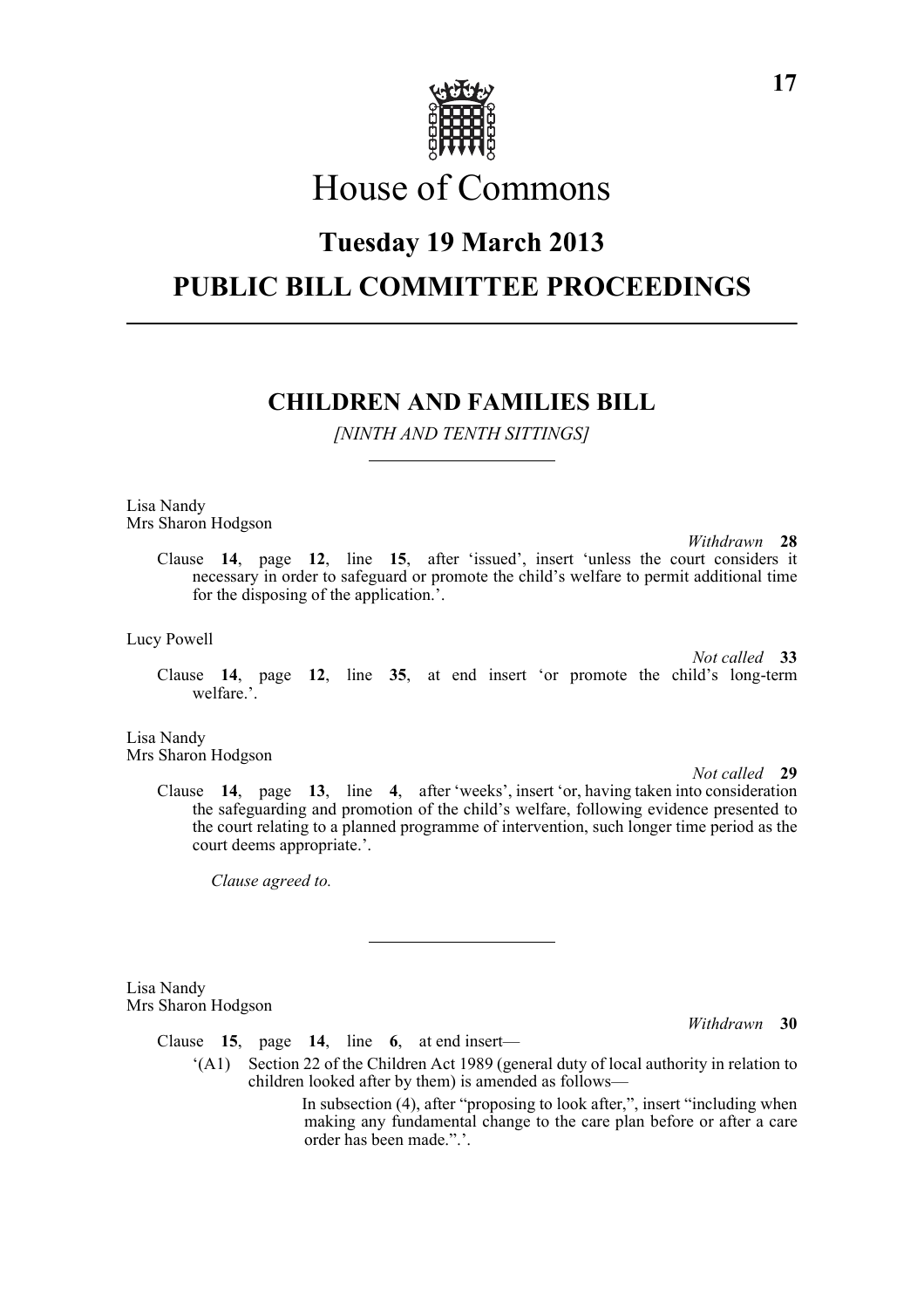Lisa Nandy Mrs Sharon Hodgson

> *Negatived on division* **31** Clause **15**, page **14**, line **10**, after 'provisions', insert 'and sibling placement arrangements'.

Lisa Nandy Mrs Sharon Hodgson

*Not called* **32**

Clause **15**, page **14**, line **13**, at end insert 'unless it deems such consideration necessary in assessing the permanence provisions of the section 31A plan for the child concerned and making the care order, taking into account the circumstances of the application and the safeguarding and promotion of the child's welfare.'.

*Clause agreed to.*

*Clauses 16 to 18 agreed to.*

Mrs Sharon Hodgson Lisa Nandy

> Clause **19**, page **17**, line **17**, leave out 'a local authority' and insert 'local authorities and NHS bodies'.

Mrs Sharon Hodgson Lisa Nandy

> Clause **19**, page **17**, line **30**, at end add— '(e) the well-being of the child or young person'.

Mrs Sharon Hodgson Lisa Nandy

*Not called* **70**

*Withdrawn* **68**

*Withdrawn* **69**

Clause **19**, page **17**, line **30**, at end add—

'(2) The Secretary of State shall make regulations defining the objectives that—

- (a) a local authority in England, or
- (b) a local partner of that local authority, pursuant to section 28, subsection (2), paragraphs (j) to (m),

shall pursue in exercising a function under this Part.

(3) Objectives under subsection (2) must include, but are not limited to—

- (a) increasing, maintaining and promoting positive family relationships;
- (b) increasing, maintaining and promoting the participation of children and young people and their families in local community activities;
- (c) where possible, increasing the proximity of services for children and young people and their families to where they are needed, and
- (d) where possible, increasing the accessibility of services with regard to the financial circumstances and working arrangements of the children and young people and their families they cater to.'.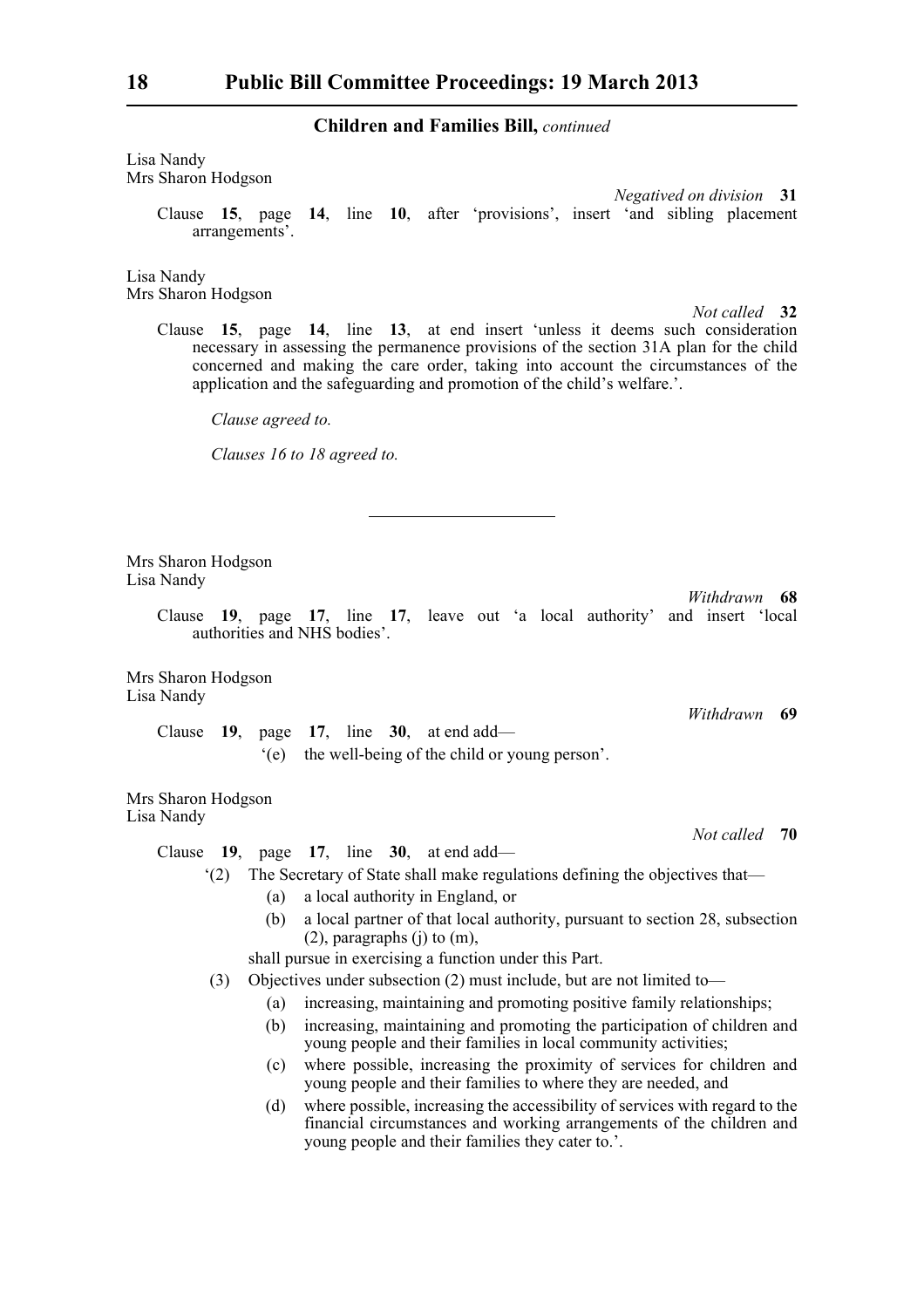*Clause agreed to.*

| Mrs Sharon Hodgson<br>Lisa Nandy       |                                                                                                                                                                                                 |  |
|----------------------------------------|-------------------------------------------------------------------------------------------------------------------------------------------------------------------------------------------------|--|
|                                        | Withdrawn 71                                                                                                                                                                                    |  |
| Clause<br><b>20.</b><br>$^{\circ}$ (b) | page 17, leave out lines 40 to 42 and insert—<br>is a disabled person as defined by section 6 of the Equality Act 2010.'.                                                                       |  |
|                                        |                                                                                                                                                                                                 |  |
| Mrs Sharon Hodgson<br>Lisa Nandy       |                                                                                                                                                                                                 |  |
| Clause $20$ ,                          | Not called 72<br>page 17, line 42, at end insert—                                                                                                                                               |  |
| $\degree$ (c)                          | has a chronic illness or long-term health condition which impacts on his<br>or her ability to access the same learning opportunities as their peers<br>without additional or extra provision.'. |  |
| Clause agreed to.                      |                                                                                                                                                                                                 |  |
|                                        |                                                                                                                                                                                                 |  |
|                                        |                                                                                                                                                                                                 |  |
|                                        |                                                                                                                                                                                                 |  |
| Mr Robert Buckland                     | Withdrawn<br>189                                                                                                                                                                                |  |
| Clause                                 | 21, page 18, line 16, at end insert 'including the private, voluntary and<br>independent early years sector and home-based early years provision.'.                                             |  |
| Mr Edward Timpson                      |                                                                                                                                                                                                 |  |
|                                        | <i>Agreed to</i><br>55<br>Clause 21, page 18, line 19, leave out 'all forms of'.                                                                                                                |  |
| Mr Edward Timpson                      |                                                                                                                                                                                                 |  |
|                                        | <i>Agreed to</i><br>56<br>Clause 21, page 18, line 20, leave out '(whether or not'.                                                                                                             |  |
|                                        | Clause, as amended, agreed to.                                                                                                                                                                  |  |
|                                        |                                                                                                                                                                                                 |  |
|                                        |                                                                                                                                                                                                 |  |
|                                        |                                                                                                                                                                                                 |  |
| Mr Robert Buckland                     |                                                                                                                                                                                                 |  |
|                                        | Withdrawn<br>195                                                                                                                                                                                |  |
|                                        | Clause 22, page 18, line 32, after 'identifies', insert 'as early as possible'.                                                                                                                 |  |
| Mr Robert Buckland                     |                                                                                                                                                                                                 |  |
|                                        | Not called<br>40                                                                                                                                                                                |  |
|                                        | Clause 22, page 18, line 33, at end add—                                                                                                                                                        |  |
| (2)                                    | Regulations must make provision for how local authorities exercise their<br>functions referred to in subsection $(1)$ .'.                                                                       |  |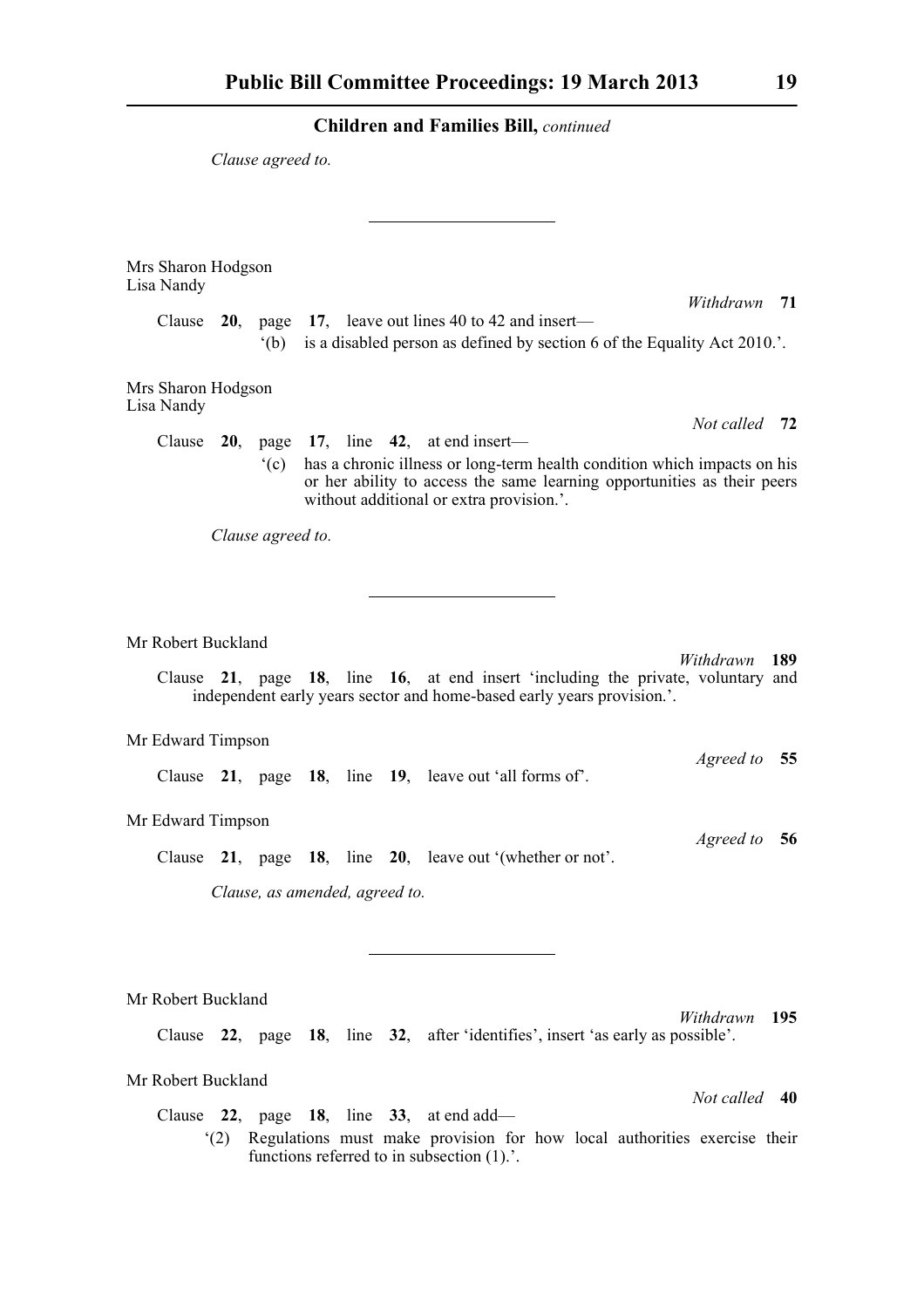| Mr Robert Buckland                                                                                                                                  |
|-----------------------------------------------------------------------------------------------------------------------------------------------------|
| Not selected 54<br>Clause 22, page 18, line 33, at end insert—<br>Regulations must make provision for the collection and publication of data<br>(2) |
| relating to children and young people by type of Special Education Need.'.                                                                          |
| Clause agreed to.                                                                                                                                   |
| Clause 23 agreed to.                                                                                                                                |
|                                                                                                                                                     |
|                                                                                                                                                     |
| Mr Robert Buckland                                                                                                                                  |
| 206<br>Withdrawn<br>Clause 24, page 19, line 3, leave out 'who is under compulsory school age'.                                                     |
|                                                                                                                                                     |
| Clause agreed to.                                                                                                                                   |
|                                                                                                                                                     |
|                                                                                                                                                     |
| Mr Robert Buckland<br>Withdrawn 187                                                                                                                 |
| 25, page 19, line 21, leave out 'in its area who have special educational<br>Clause<br>needs and insert-                                            |
| in its area who have special educational needs, or<br>$\degree$ (i)                                                                                 |
|                                                                                                                                                     |
| outside its area for children or young people for whom it is<br>(ii)                                                                                |
| responsible who have special educational needs.'                                                                                                    |
| Mrs Sharon Hodgson                                                                                                                                  |
| Lisa Nandy<br>Not called 73<br>Clause $25$ , page 19, line $28$ , leave out subsection (2).                                                         |
| <b>Annette Brooke</b>                                                                                                                               |
| Not called 198                                                                                                                                      |
| Clause $25$ , page 19, line 36, at end insert—<br>(h)<br>communication, language and literacy.'.                                                    |
| Clause agreed to.                                                                                                                                   |
|                                                                                                                                                     |
|                                                                                                                                                     |
|                                                                                                                                                     |
| Mr Edward Timpson<br>Agreed to 57                                                                                                                   |
| Clause 26, page 19, line 38, leave out 'clinical commissioning groups' and insert<br>'commissioning bodies'.                                        |

*Withdrawn* **204**

Clause **26**, page **19**, line **42**, at end insert—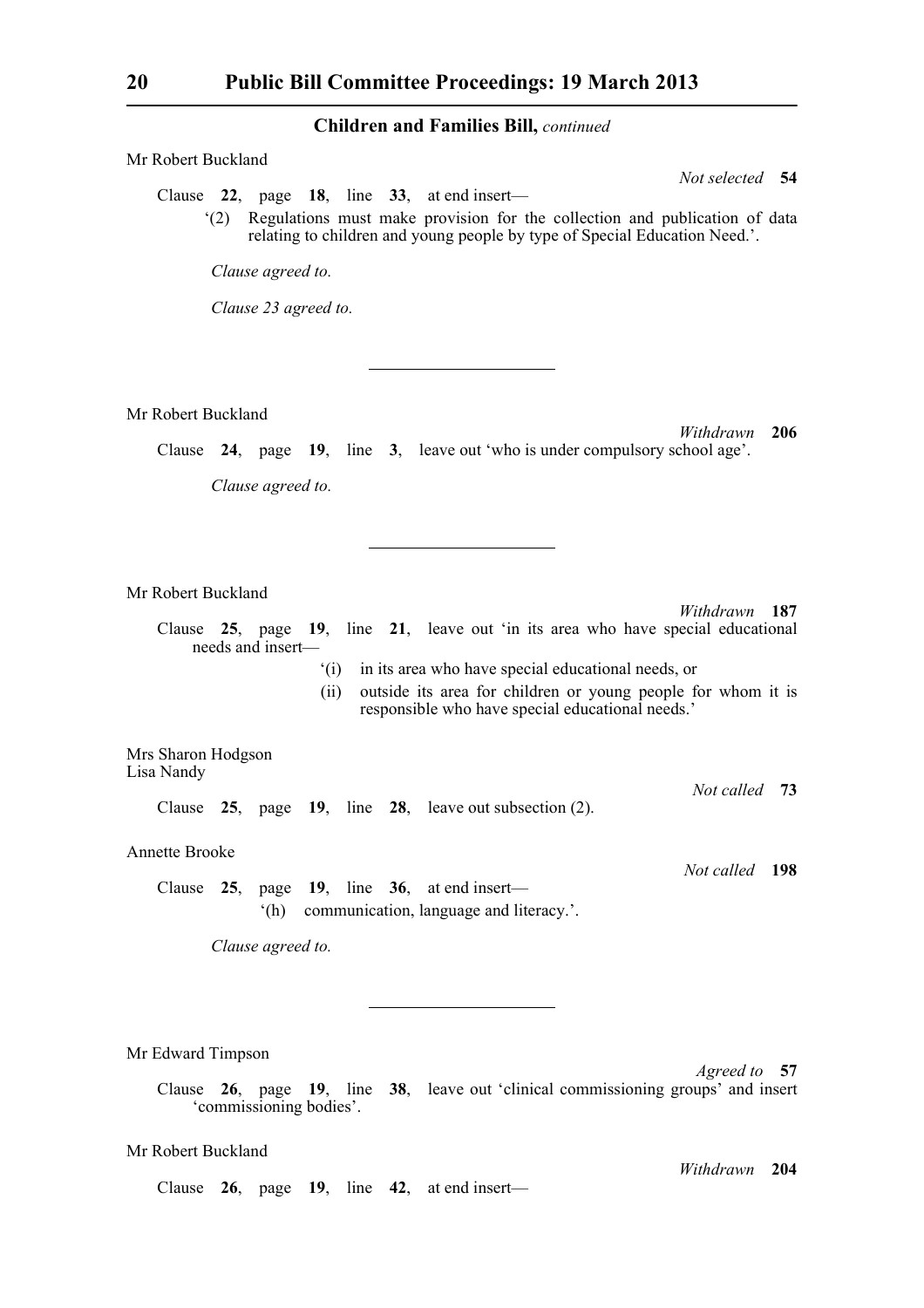'(1A) A local authority in England must, in exercising its functions under this Part, consider how it may encourage through any process of procurement it shall carry out—

- (a) a diversity of provision of education; and
- (b) non-discrimination between maintained schools and non-maintained schools.'.

Mr Robert Buckland

Clause **26**, page **19**, line **42**, at end insert—

'(1A) Local authorities and Health and Wellbeing Boards must put in place arrangements for jointly reviewing services and developing joint outcomes frameworks.'.

Mrs Sharon Hodgson Lisa Nandy

> Clause **26**, page **20**, line **3**, at end insert— '(d) any other provision deemed necessary to meet the special educational, health or social care needs of a child or young person.'.

### Mr Edward Timpson

*Agreed to* **58** Clause **26**, page **20**, line **7**, leave out 'special educational needs of the children and young people concerned' and insert 'learning difficulties and disabilities which result in the children and young people concerned having special educational needs'.

#### Mr Robert Buckland

*Not called* **47** Clause **26**, page **20**, line **7**, leave out 'special educational' and insert 'educational, health and care'.

Mrs Sharon Hodgson Lisa Nandy

> Clause **26**, page **20**, line **17**, at end insert— '(h) compliance with the disability provisions of the Equalities Act.'.

Mrs Sharon Hodgson Lisa Nandy

> *Not called* **76** Clause **26**, page **20**, line **23**, at end insert— '(d) ensuring reasonable adjustments required are made.'.

#### Annette Brooke

Clause **26**, page **20**, line **23**, at end insert— '(d) securing the provision set out in section 30 [Local offer for children and young people with special educational needs].'.

*Not called* **214**

*Not called* **75**

*Not called* **199**

*Not called* **74**